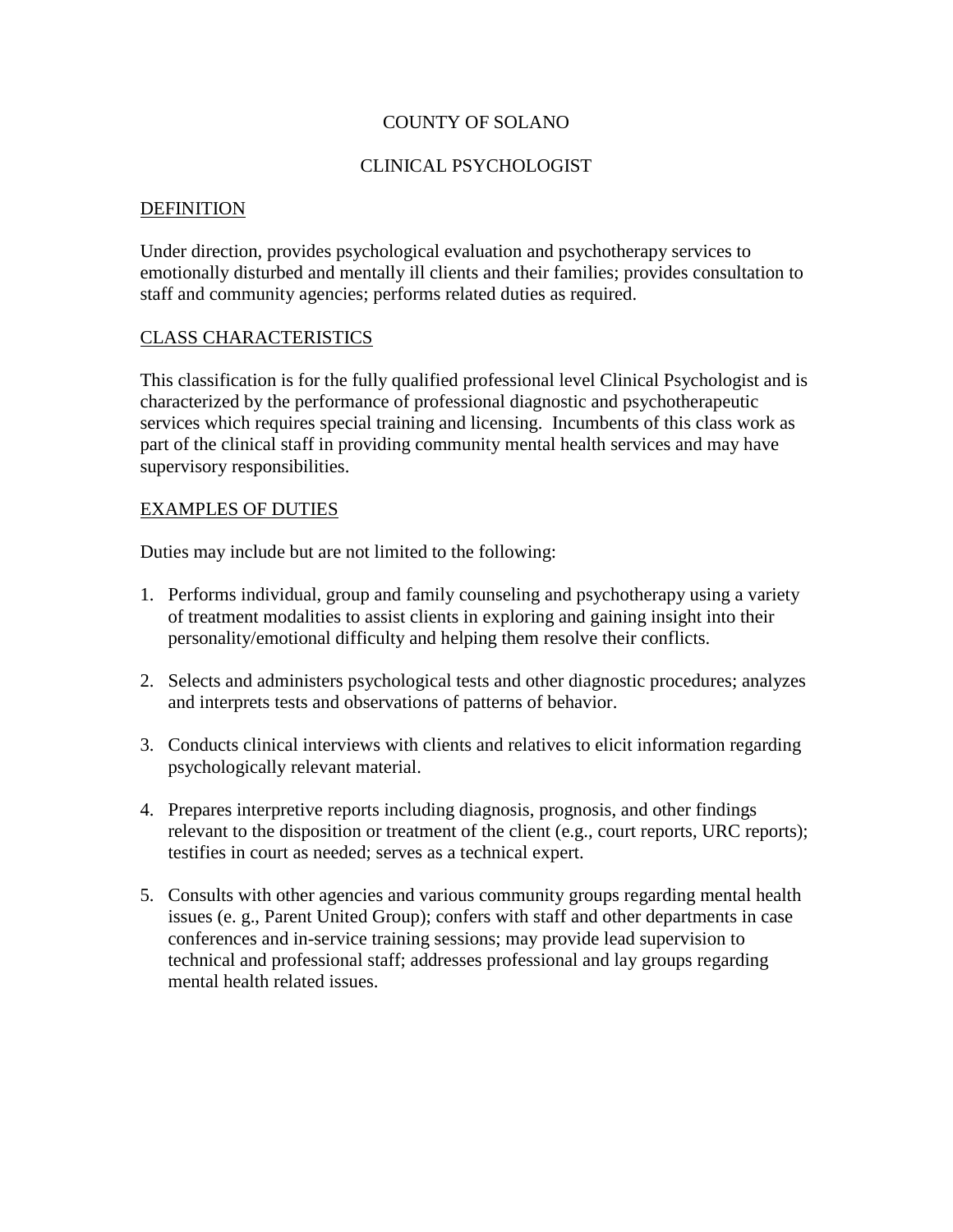# **QUALIFICATION GUIDELINES**

## EDUCATION AND/OR EXPERIENCE

Some experience as a licensed Clinical Psychologist in the treatment of emotionally disturbed and mentally ill clients within a community mental health environment which demonstrates possession of and competency in requisite knowledge and abilities.

### KNOWLEDGE/ABILITIES

Thorough knowledge of the theories, principles and practices of clinical and abnormal psychology in the treatment of the mentally ill, emotionally disturbed and/or developmentally disabled persons; psychological treatment modalities; psychological testing devises and methods; family and group dynamics; laws, rules and regulations governing mental health treatment.

Considerable knowledge of community mental health program goals and limitations; community organizations as related to mental health services.

Ability to apply the principles and practices of behavioral observation, psychological testing, scoring and interpretation; perform consultation, counseling and group/individual psychotherapy; formulate psychological diagnosis and treatment plans; communicate effectively with people of diverse socio-economic backgrounds and temperaments; communicate working relationships with professional and lay persons; address various professional and public groups; maintain confidentiality of information; comply with laws, regulations and professional practices governing mental health program services and operations; determine the appropriate course of action in emergency or stressful situation; maintain accurate records and document actions taken.

## SPECIAL REQUIREMENTS

Possession of a Clinical Psychologist license issued by the State Board of Medical Quality Assurance is required in accordance with Section 5600 et. seq. of the California Welfare and Institutions Code. Employees in this class prior to January 1, 1979, are exempt from this license requirement provided they remain in this class and in the Solano Mental Health Department.